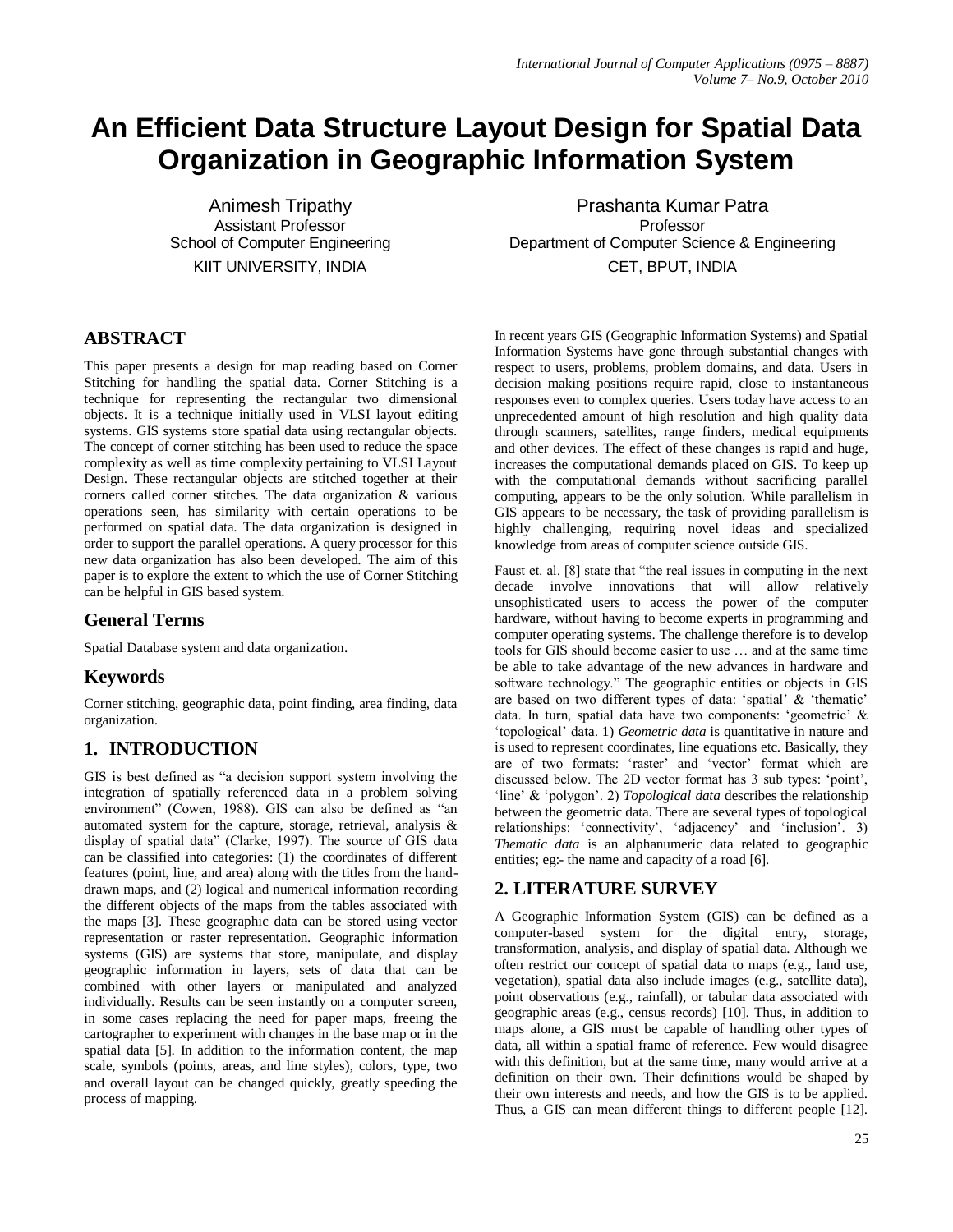Spatial database system as a database system that offers *spatial data types* in its data model and query language and supports spatial data types in its implementation, providing at least *spatial indexing* and *spatial join* methods. Spatial database systems offer the underlying database technology for geographic information systems and other applications [4]. How spatial database become essential for GIS? To fully understand how ESRI envisions spatial standards and GIS interoperability evolving, it is important to review how spatial standards have evolved over the years. Until the mid-'90s, organizations purchased geographic information systems that closely tied applications to a native, proprietary spatial data model. These early non relational file structures were highly optimized for fast access to data and, being file based, were relatively easy to distribute between sites using the same GIS vendor software. However, the ability to share data among users within an organization was limited by network protocols such as network file system (NFS). Data sharing between organizations with different GIS vendor systems was limited to data converters, transfer standards, and later open file formats. Sharing spatial data with other core business applications was rarely achieved [11].

Gradually, GIS models evolved into *geo-relational structures* where related attribute data could be stored in a relational database that was linked to the file-based spatial features [12]. However, the geo-relational format had limited scalability, and the *dual data structure* (spatial features stored in proprietary file-based format with attributes stored in a relational database) meant that the GIS could not take full advantage of relational database features such as backup and recovery, replication, and fail-over. In addition, supporting large data layers required the use of complex tiling structures to maintain performance, and sharing spatial information with other core business applications was still not possible [9].

In the mid-'90s, new technology emerged that enabled spatial data to be stored in relational databases (often referred to as spatially enabling the database), opening a new era of broad scalability and the support of large, non tiled, continuous data layers. When the new spatially enabled databases were combined with client development environments that could be embedded within core business applications, the sharing of spatial features with core business applications, such as customer management systems, became possible. In addition, these spatially enabled databases allowed organizations to take the first steps toward enterprise GIS and the elimination of organizational "spatial data islands" [7].

#### **3. PROPOSED DESIGN LAYOUT**

As discussed above, the geographic data can be represented by using raster or vector technique. *Raster* is a method for the storage, processing and display of spatial data. Each area is divided into rows and columns, which form a regular grid structure. Each cell must be rectangular in shape, but not necessarily square. Each cell within this matrix contains location co-ordinates as well as an attribute value. The spatial location of each cell is implicitly contained within the ordering of the matrix.

In the *Vector* representation, geospatial data is represented in the form of co-ordinates. In vector data, the basic units of spatial information are points, lines (arcs) and polygons. Each of these units is composed simply as a series of one or more co-ordinate points. For example, line is a collection of related points, and polygon is a collection of related lines.



The spatial data can also be represented by using the Quad tree's. A *quad tree* is generated recursively by successive division of the spatial data into quadrants. Subdivision continues either until every sub-sub-(...) quadrant is homogeneous in terms of the data values it contains, or until a prescribed level of subdivision (spatial resolution) has been reached. Figure 1 shows the

(quad level 4). The resulting quad tree can be represented as a graphical tree (Fig. 2), or as an ordered sequence of spatial addresses (Morton numbers). The Morton number of a cell in the quad tree is derived from the recursive numbering system of the quadrants (shown in Fig.1). Because the quad tree is a hierarchical data structure, operations on the data stored within it can be performed at any desired level of spatial resolution.

subdivision of a three class map down to the fourth quartering



**Figure 2 Hierarchical Structure**

Along with these techniques there are lot more techniques for representing the spatial data. Some of them had the problem regarding higher complexity for performing the operations and some other had the problem regarding resolution or storage space required. So the development of a data structure that supports parallel operations and at the same time reducing the storage space is very much necessary. This paper discusses a data organization that serves the above said purpose.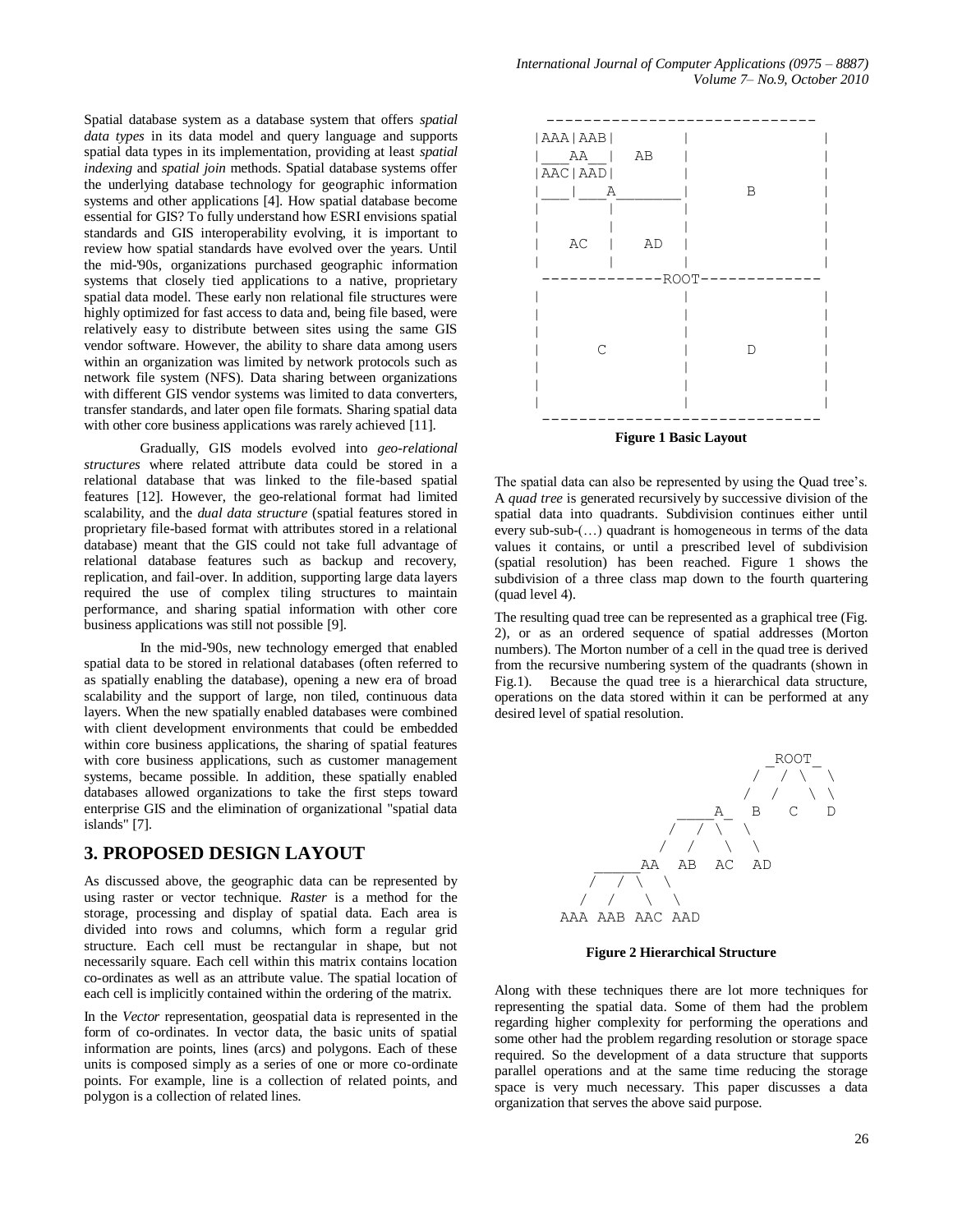#### **3.1 Introduction to Corner Stitching**

*Corner Stitching* is a technique for representing rectangular two dimensional objects. It is a technique initially used in VLSI layout editing systems. The main important feature of this data organization is that the rectangular areas (or objects) are stitched together at their corners. This data organization results in fast algorithms (linear or constant time) for searching, creating, inserting etc., to be performed on spatial data. The rectangular areas are linked by a set of pointers at their corners called *corner stitches* as shown below*.*



**Figure 3 Corner Stitch Data Structure**

Corner Stitching is a technique for representing rectangular two dimensional objects. Each rectangular area has four pointers, two at its lower-right corner and two at its upper left corner. Since there is one pointer in each of the four directions, the stitches provide a form of sorting that is equivalent to neighbor pointers. Originally eight pointers were used, two at each corner, but four turned out to be sufficient for algorithms presented here. Corner Stitching is limited to designs with Manhattan features (horizontal and vertical edges only); but within that framework it provides a variety of powerful operations, such as neighbor finding. The algorithms for the operations depend only on *local* information (the object in the immediate vicinity of the operation). Their expected run times are generally linear in the number of nearby objects; in pathological cases (which are unlikely for actual layouts) the running times may be proportional to the overall design size or to the product of nearby objects and design size. Corner stitching is especially effective when the objects are relatively uniform in size, as is the case for low-level mask features. However, it also works when there is variation in feature size. This occurs, for example, in a hierarchical layout where one cell might contain a few large sub cells and many small wires to connect them together.

Corner Stitching permits modification to the database to be made quickly, since only local information is used in making the updates. Most existing systems that provide powerful operations do not provide inexpensive updates: small changes to the database can result in large amounts of re-computation. Corner Stitching combination of powerful operations and easy updates means that many powerful tools previously available only in "batch" mode can now be embedded in interactive systems.

## **3.2 Corner Stitching in GIS**

Using Corner Stitching, Map Reading in GIS is also possible. It supports all the operations like Map Overlay, insertion, deletion, display, selection, network analysis, & simulation to be performed

on the spatial data. Basic corner stitching operations such as insertion, deletion, area search, point search, neighbor finding and area enumeration can be used to map basic GIS operations. This paper is a earnest to try out the basic GIS operations using the modified data structure of corner stitching. Since the space and time complexities are very less in this data structure when compared to other data structures that are available for GIS systems, we can use this data structure for very high performance interactive systems. Also, this data structure can be used in systems which have less processing capacity.

In order to make the Corner Stitching technique initially developed for the VLSI system to be used in GIS systems we have made some changes to the data organization. In the initial data organization the empty space is also stored which results in more amount of information to be stored. This will increase space as well as time complexity. So, to reduce the space complexity the empty spaces are not stored. Also, the GIS systems should support the storage and manipulation of Logical and Numerical Thematic data to be stored in order to perform the spatial analysis. The data organization is modified to be capable of storing the LT and NT data. These changes results in a data structure which has a very less space and time complexity.

#### **3.3 Data Organization**





The data organization consists of two parts. In the first part, the coordinates, the corner stitches and the numerical thematic information are stored in the form of a hierarchical storage structure. This structure is designed in such a way that it will reduce the amount of data to be stored and the data can be handled in an efficient manner. In the second part, some tables have been maintained which are to be used in data manipulation for answering different queries related with the features.

The features that are to be stored in the data organization have been described below.

**Object Type:** Object Type determines the type of objects that are being stored in that layer. Object Types can be road, temple, building etc.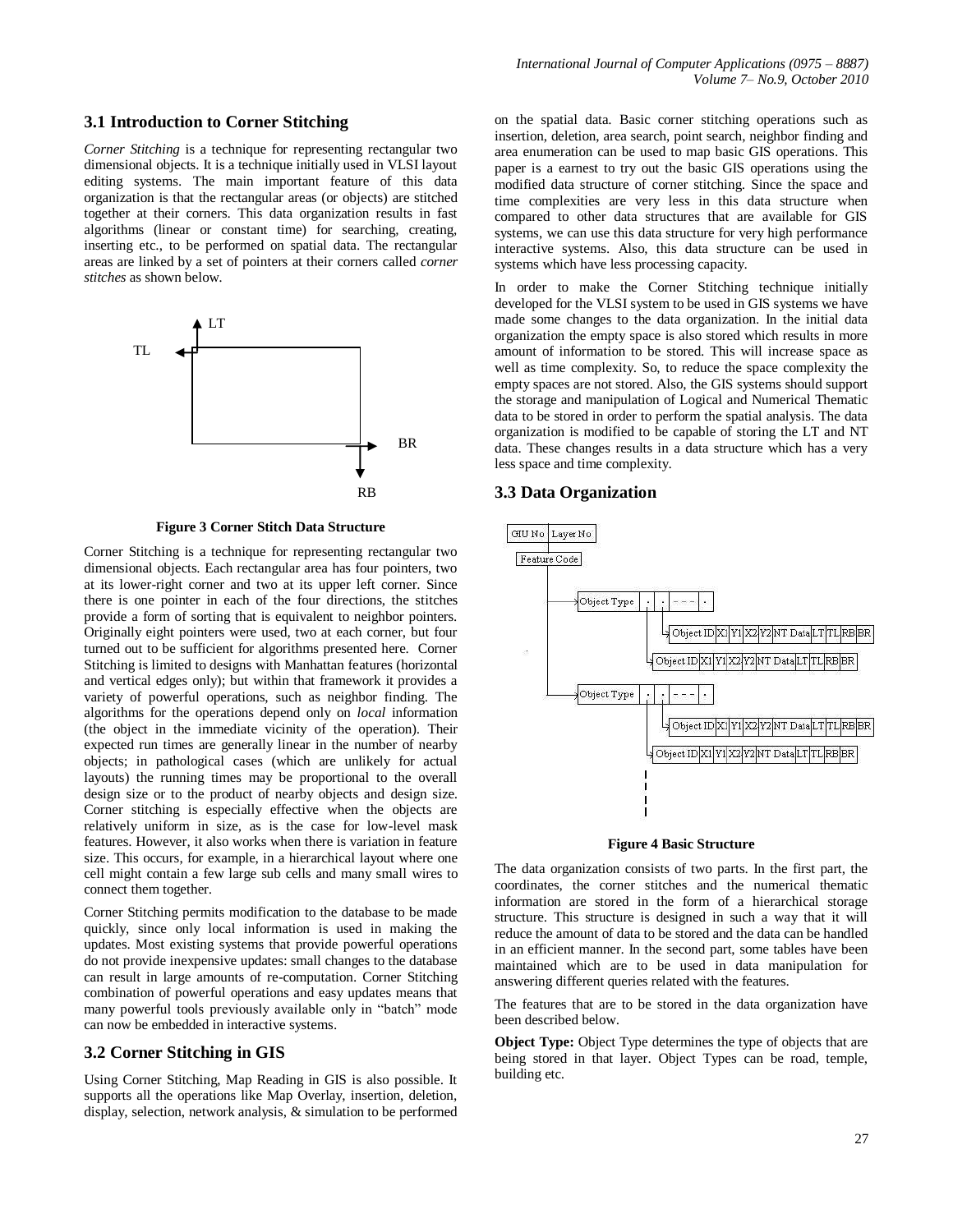**Object ID:** Object ID is used to identify each object uniquely. This is necessary when we want to query the database for performing the spatial operations.

**NT Data:** Numerical Thematic Data is the thematic data of an object which is a numerical value. For example, thematic value for a building may be the no of persons living in that building.

**X1, X2, Y1, Y2:** These are end coordinates of a rectangular object. These values are stored instead of storing each and every value. Thus we will reduce the storage space.

**LT, TL, RB, BR:** These are the pointer values of the rectangular object which points to the nearest object in that particular direction.

# **4. SPATIAL DATABASE TABLES**

Along with above structure we will also maintain the following tables as discussed.

## **(I). Coordinates Table**

In the above table we will store the end point coordinates of each rectangular object along with the corresponding object ID. By storing only the end point coordinates of the rectangular object we can reduce the storage space. At the same time we can regenerate the map whenever required using these stored coordinate values. This table helps us in performing different operations like regenerating the map etc.

## GISCOORDINATES (OBJECTID, X1, Y1, WIDTH, HEIGHT)

## **(II). Corner Stitches table**

In this table, we will store the pointer values of each rectangular object. These pointer values are nothing but the nearest rectangular object that is present in the corresponding four directions for that object. This corner stitches helps us to perform certain operations in a very small time. This table helps us in performing different operations like finding the nearest neighbor etc.

## GISPOINTER (RID, OBJECTID, LT, TL, RB, BR)

## **(III). NT Data Table**

In this table, we will store the NT value along with other thematic information about each and every rectangular object. This information is necessary because this data is very much necessary when performing certain spatial analysis operations like finding the population in a given area.

GISNTDATA(SLNO,OBJECTID,OBJECT\_TYPE, THEMATIC\_DATA)

## **(IV) GIU table**

In this table, we will store the layer no., GIU no. and the feature code. This helps in identifying all GIU"s when a feature code is present. Also, we can find all the layers that contain the same GIU no.

GIUTAB (FEATURE\_CODE, GIUNO,LAYERNO)

## **4.1 Advantage of Data Organization**

The advantages of the data organization presented above are discussed below.

## *Applicability of Data Organization*

The Algorithms based on Corner Stitching to be used for VLSI layout has been discussed in [1]. How these algorithms work has also been described in [1]. So, here we would not describe how these algorithms work. Here we discuss about how some of those algorithms can be useful in GIS & what advantages can be achieved.

## **A. Point Finding**

This algorithm is used to search which rectangular object contains the given (x,y) location. This algorithm is very useful in GIS to find the NT data present at a point of interest. For example, we want to find the amount of rainfall at a particular location. Using the corner stitching technique if we have "N" no. of rectangular objects then we can perform this operation in O (n) time, which is very less when compared to the others.

## **B. Neighbor Finding**

Neighbor finding is one of the most commonly used operation in GIS. Several papers have already been published which describes about the efficient way of processing the nearest neighbor queries. Even some papers describe the use of parallelism for processing the nearest neighbor queries as in [to be entered]. Using corner stitching finding the nearest neighbor becomes very easy using the corner stitches. Using the corner stitching technique neighbor finding can be done approximately in O (n) time when there are 'N' no. of objects.

## **C. Area Search**

This is also one of the most commonly used operations in GIS. In area search, we will search whether there are any spatial objects present in a given area. For example, we want to check whether there is an empty space in certain location for constructing a building. Using the corner stitching technique area search can be done approximately in O (n) time when there is "N" no. of objects.

## **D. Directed Area Enumeration**

This algorithm determines which objects are present in an area. This algorithm is useful in GIS in order to find which objects are to be traversed to go to a given object from present object. For example, we want to go from New York to Washington for this purpose which cities should be visited can be found using this area enumeration. Using corner stitching, area enumeration takes linear time.

## *Suitability in Parallel Computing Environment*

As discussed in [2], due to the very nature of the data organization, parallelism can be applied in different levels of computation for replying to any complicated and time-consuming query. For queries which deal with large volumes of data and involve a good amount of computation, application of parallel logic in different levels yields better result.

*Interlayer Parallelism*: For any multilayer query, the required computations for each layer can be accomplished in parallel as each layer of information is independent of the other layers. For example, to find the intersection points of the roadways and railways under a district, the selection of the road features and the rail features for the said district from the entire road and the rail map can be computed independently and the selected features could be superimposed to get the final cross-over points.

*Intralayer Parallelism*: Beside the inherent parallelism in the interlayer query, parallelism also exists in the intralayer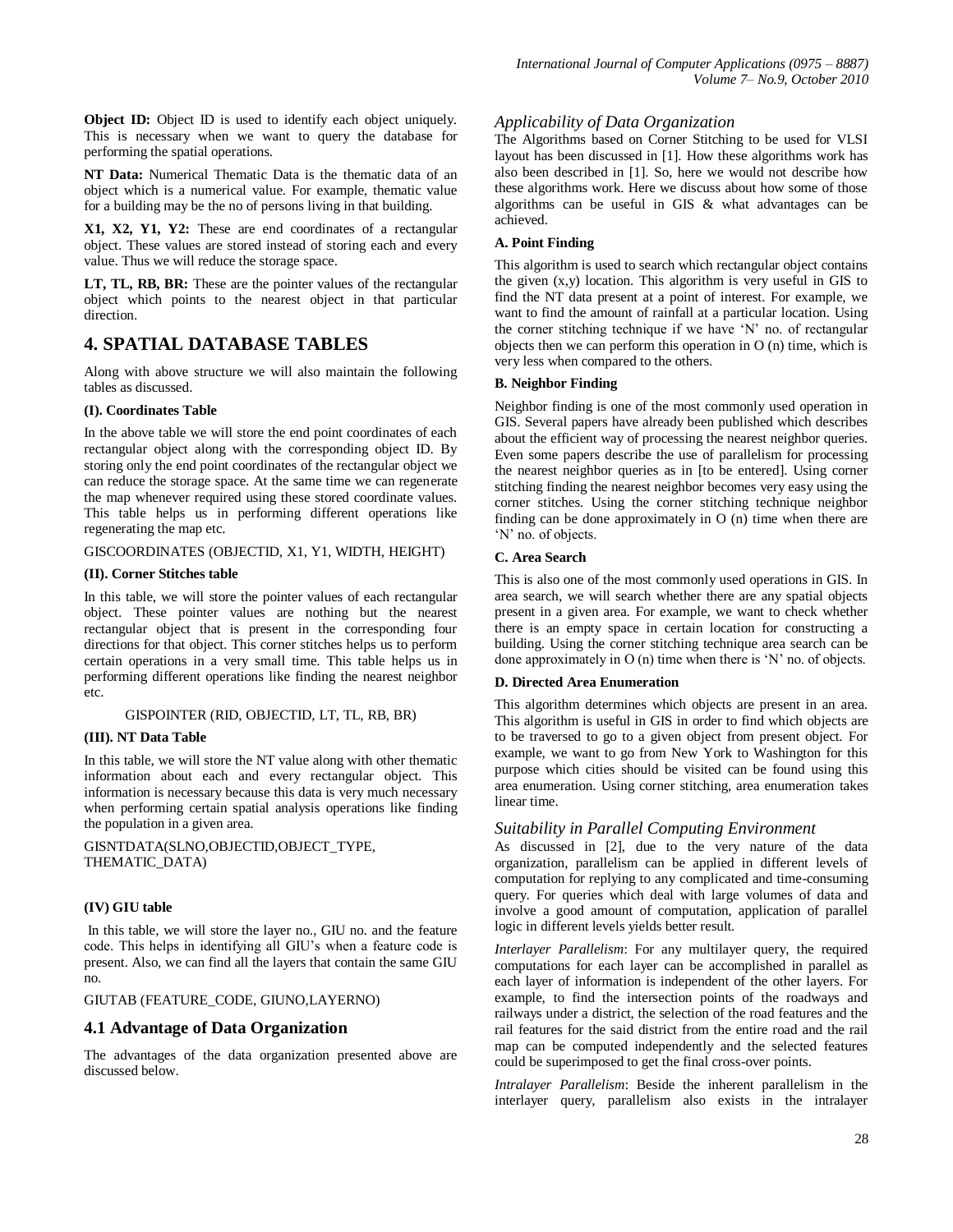computation. The queries where parallelism can be explored have already been presented. Since, our data organization resembles the existing data organization. The queries discussed there will also work for our data organization with minor modifications.

## **4.2. Spatial Data Types**

Systems of spatial data types, or spatial algebras, can capture the fundamental abstractions for point, line and region with relationships between them and operations for composition. Three common spatial data types are point, line and region. Among the operations offered by spatial algebras, spatial relationships are the most important ones. For example, they make it possible to ask for all objects in a given relationship with a query object, e.g. all objects within a window. One can distinguish several classes.

• *Topological relationships*, such as adjacent, inside, disjoint, are invariant under topological transformations like translation, scaling, and rotation.

• *Direction relationships*, for example, above, below, or north\_of, southwest\_of, etc.

• *Metric relationships*, e.g. "distance < 100" .

#### **4.3 Querying**

In the following three subsections, the fundamental operations needed at the level of manipulating sets of database objects, graphical input and output, and techniques and requirements for extending query languages are described.

#### **4.3.1. Fundamental Operations (Algebra)**

We now consider from an algebraic point of view operations for manipulating sets of database objects with spatial attributes. They can be classified as spatial selection, spatial join, spatial function application, and other set operations.

*Spatial Selection* is used in the literature to describe a selection based on a spatial predicate. For example:

"Find all rivers no more than 100 kms from Bhubaneswar" (Bhubaneswar being a POINT value).

rivers select [dist (center, Bhubaneswar) < 100]

*Spatial Join*, similarly to a spatial selection, a spatial join is a join which compares any two objects through a predicate on their spatial attribute values. For examples:

"Combine cities with their states."

cities states join [center inside area]

"For each river, find all cities within less than 50 kms."

cities rivers join [dist(center, route) < 50]

*Spatial function application* is similar to use of aggregate functions in relational database. Some predefined functions are used like operator in query. For example:

"For each river going through Bhubaneswar, return the name, the part of its geometry lying inside Bhubaneswar, and the length of that part."

rivers select route intersects Bhubaneswar extend[intersection(route, Bhubaneswar) {part}] extend[length(part) {plength}] project[rname, part, plength]

Here *extend* is used as spatial function.

*Other Set Operations* manipulate whole sets of spatial objects in a special way; some suggested operations are the following:

*Overlay*: computes the elementary regions resulting from overlaying two partitions.

*Fusion*: this is a special kind of grouping. Objects are grouped by some arbitrary attribute values. For example, given a set of region objects with a "land-use" attribute, one can group by land-use to obtain one object for land-use "wheat" with the associated union region.

#### **4.4 Query Optimization**

Query optimization is one of the most important tasks of a relational DBMS. One of the strengths of relational query languages is the wide variety of ways in which a user can express and thus the system can evaluate a query. A given query can be evaluated in many ways and the difference in cost between the best and worst plans is our main theme of discussion.



**Figure 5 Query Optimization**

Realistically, we cannot expect to always find the best plan, but we expect to consistently find a plan that is quite good. Queries are parsed and then presented to a query optimizer, which is responsible for identifying an efficient execution plan.

The optimizer generates alternative plans and chooses the plan with the least estimated cost. The space of plans considered by a typical relational query optimizer can be understood by recognizing that a query is essentially treated as  $a \cdot \sigma - \Pi - \infty$ algebra expression, with the remaining operations (if any) carried out in the result of the  $\sigma - \Pi - \infty$  expression. Optimizing such a relational algebra expression involves two basic steps:

Enumerating alternative plans for evaluating the expressions. Typically, an optimizer considers a subset